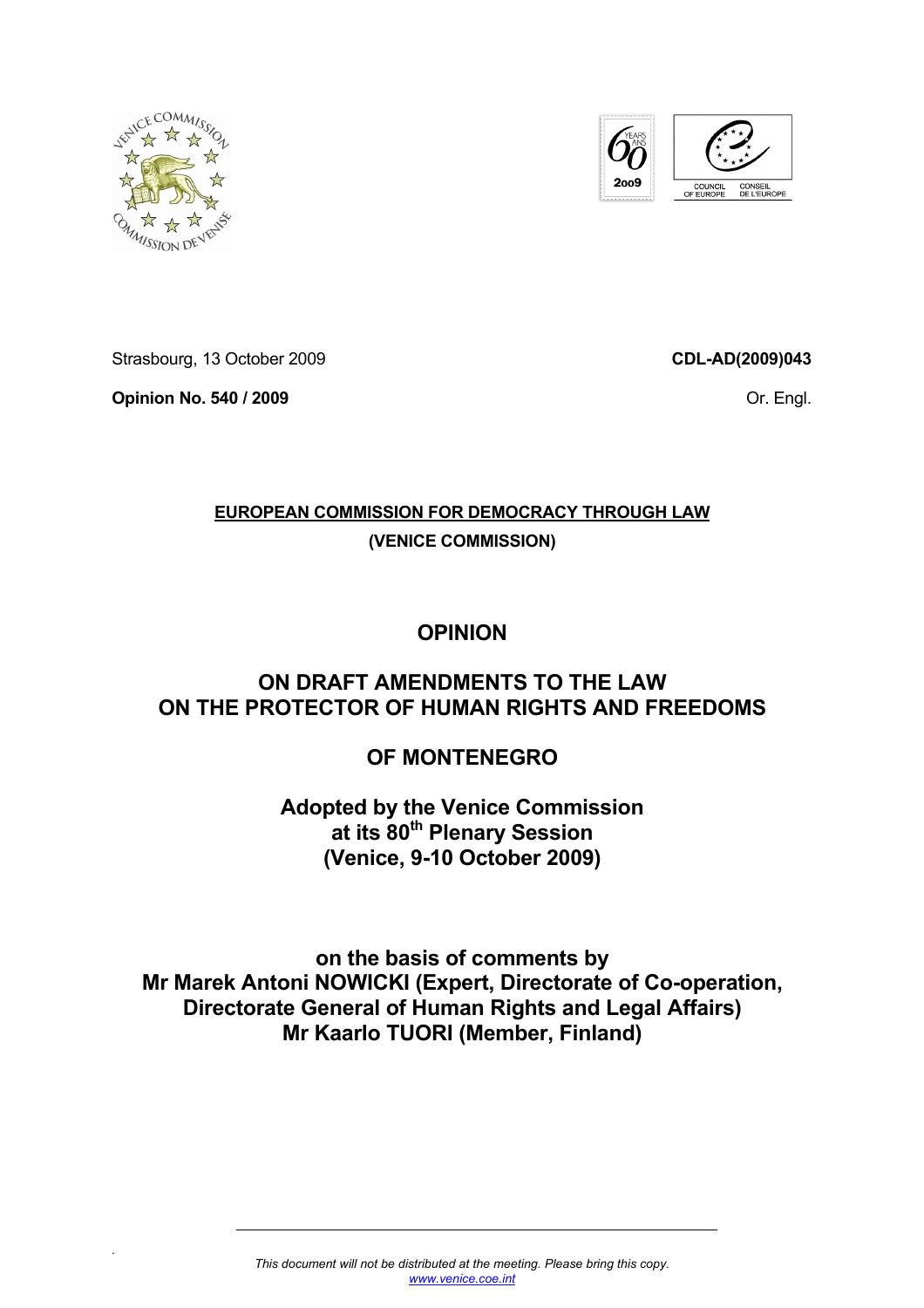*1. By letter dated 23 March 2009, the Minister for the Protection of Human and Minority Rights of Montenegro, Mr Fuad Nimani, requested an opinion on amendments (CDL(2009)110) to the Law on the Protector of Human Rights and Freedoms (CDL(2009)114).* 

*2. The Commission invited Messrs Nowicki and Tuori to act as rapporteurs in this issue. Their comments are contained in documents CDL(2009)112 and 113 respectively.* 

3. The present opinion has been adopted by the Commission at its 80<sup>th</sup> Plenary Session *(Venice, 9-10 October 2009).* 

#### **Article 1 of the Amending Law – General initiatives / prevention of torture / discrimination**

4. In Article 1, paragraph 1, of the Law on the Protector of Human Rights and Freedoms (hereinafter "the Protector"), the words "shall protect human rights" are to be changed to **"shall undertake measures for the protection."** This wording, which is identical to that contained in the Constitution (Article 81(1)), is to be **welcomed** because it does not only underline the role of the Protector for the protection of the rights of individuals but it also obliges the Protector to take **general initiatives** for the improvement of the protection of human rights in the country.

5. The amended paragraph 2 would establish the Protector as the **"national mechanism for prevention from torture and other forms of inhuman treatment "** in the sense of in Article 3 of the Optional Protocol to the UN Convention against Torture and Other Cruel, Inhuman or Degrading Treatment or Punishment (OPCAT). A new article (Article 28a) would deal with prevention of torture and the rights of persons deprived of liberty in general. **In order to fulfil the requirements laid down in the OPCAT (Articles 17-23), further legislative amendments would be required. Furthermore, additional human and financial resources would also be necessary.** 

6. The new paragraph 3 would lay down that "the Protector deals with the issues of discrimination". This choice could be assessed positively if in dealing with discrimination issues the Protector enjoyed all the competencies set forth in General Policy Recommendation No. 7 of the European Commission against Racism and Intolerance (Paragraph 24). The Commission prepared a separate opinion on the draft Law on the Prohibition of Discrimination, which will deals with this issue in more detail (CDL-AD(2009)045).

7. The relation of the clause "other general issues relevant for the protection and promotion of human rights and freedoms" in paragraph 3 to paragraph 2, which is also phrased in general terms, is unclear and may be unnecessary. It is difficult to see what this clause adds to paragraph 2.

# **Article 2 – Basic principles**

8. According to the amendments, Articles 2 and 3 of the Law in force, which lay down the **principles of autonomy and independence, and constitutionality and legality**, would be **repealed**. Such a change could lead to misinterpretations with regard to the significance of these principles and can therefore **not be endorsed**.

# **Article 3 – Organisational units in places other than the headquarters**

9. The possibility to establish organisational units in places other than the headquarters, foreseen in the amended Article 6, would strengthen the territorial organisation of the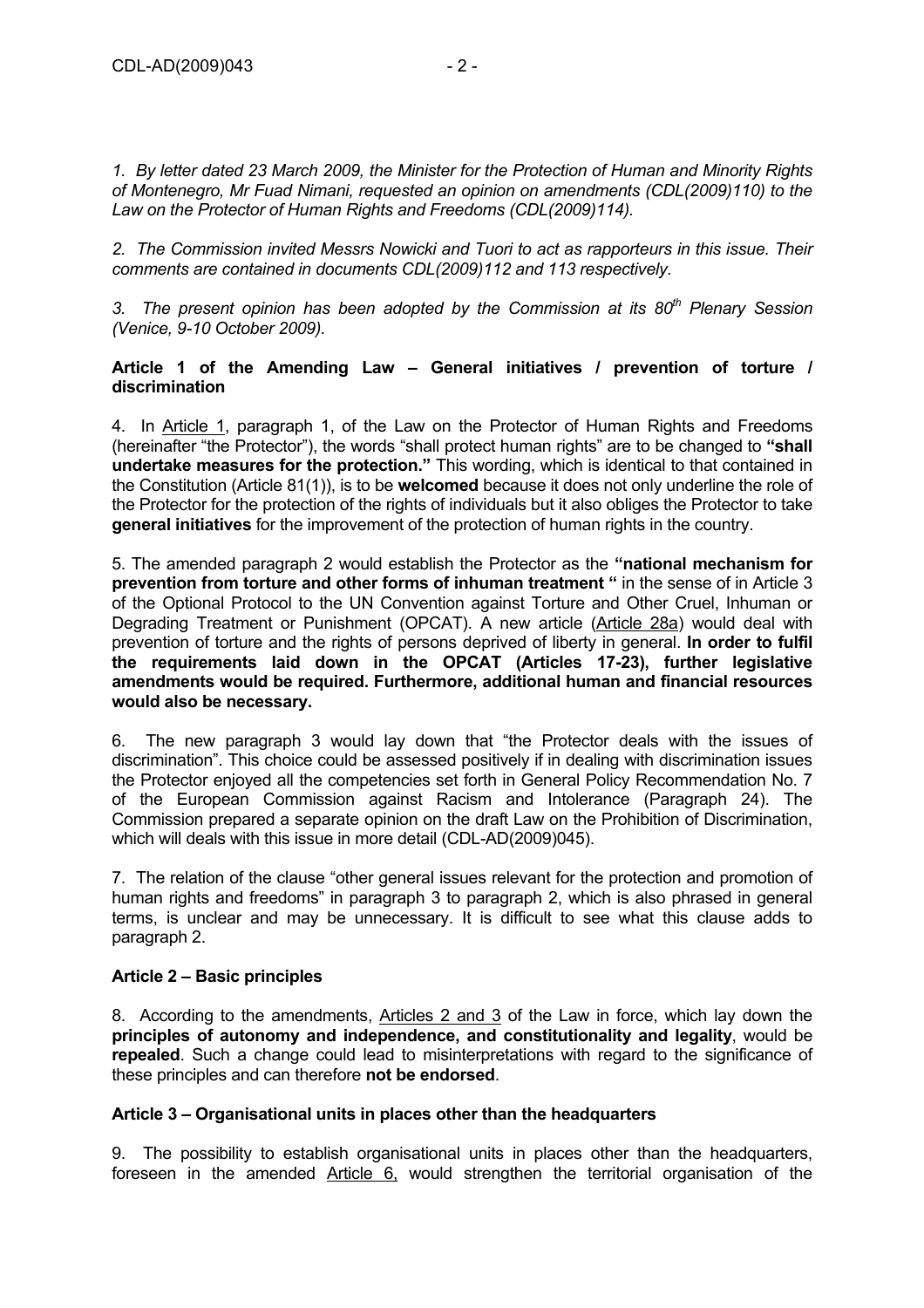Protector's office and is to be welcomed. However, the **Protector should have discretion whether to establish such additional units and in what form** (including how many) in order to properly perform his or her mandate. There is no need to involve the legislature in such decisions.

# **Article 4 – Extra-budgetary funding**

10. According to a new paragraph in Article 7, the Protector could collect "additional revenue for its activities by means of donations". However, extra-budgetary funding can be problematic from the point of view of the Protector's independence. There should be **more clarity regarding whether donations include only domestic or also foreign funding**. In order to guarantee the proper functioning and development of the Protector's activities, additional subsidies from international donors can be important. The grants received must not, however, threaten the institution's independence or negatively affect the amount of financial means available from the State budget. In any case, **full transparency for any donation needs to be ensured**. The proposed amendment should be reconsidered.

#### **Article 5 - Procedure for the appointment of the Protector**

11. Amendments to Article 8 would change the procedure for the appointment of the Protector. According to the new procedure, the Parliament would appoint the Protector on the proposal of the President of Montenegro. The present provisions, which aim to ensure the influence of civil society and give the right of nomination to a parliamentary body, would be repealed. The proposed amendments can be regarded as a set-back from the point of view of the transparency of the procedure.

12. Similar to judges, the Protector does not only need to be independent, he or she must also be "seen" to be independent. The perception of the Protector as the "President's candidate" has to be avoided. Given that the prime task of the Protector is to supervise the executive, the institution should be clearly linked to the Parliament.

13. Instead of the proposed amendments, **a provision on a qualified majority in Parliament for the election of the Protector is strongly recommended**. This should help to bring about a need for consensus in Parliament and, consequently, the choice of an independent candidate. This would require an amendment of the Constitution as has been recommended in the Venice Commission's Opinion on the Constitution of Montenegro (CDL-AD(2007)047, para. 56).

#### **Article 6 – Specialisation of deputies**

14. The amendment proposed to Article 9 provides for a division of labour between the deputy protectors. The deputies would have *"special functions for the protection of persons deprived of liberty, protection of people belonging to minority nations and other minority national communities, protection of the rights of child, protection of gender equality, protection of disabled persons and protection form discrimination*". **The specialisation of the deputies is welcomed** because it allows the deputies to deal efficiently with the issues attributed to them whereas the general mandate of the Protector provides for coherence between these specialised areas.

#### **Article 7 - Representation of minorities among the deputies of the Protector**

15. In Article 10 a new paragraph is to be added, which would read: *"In proposing the candidates for deputy Protector, the Protector is obliged to give consideration to appropriate representation of people belonging to minority nations and other minority national communities."* It might be worthwhile to consider whether the proposed solution, though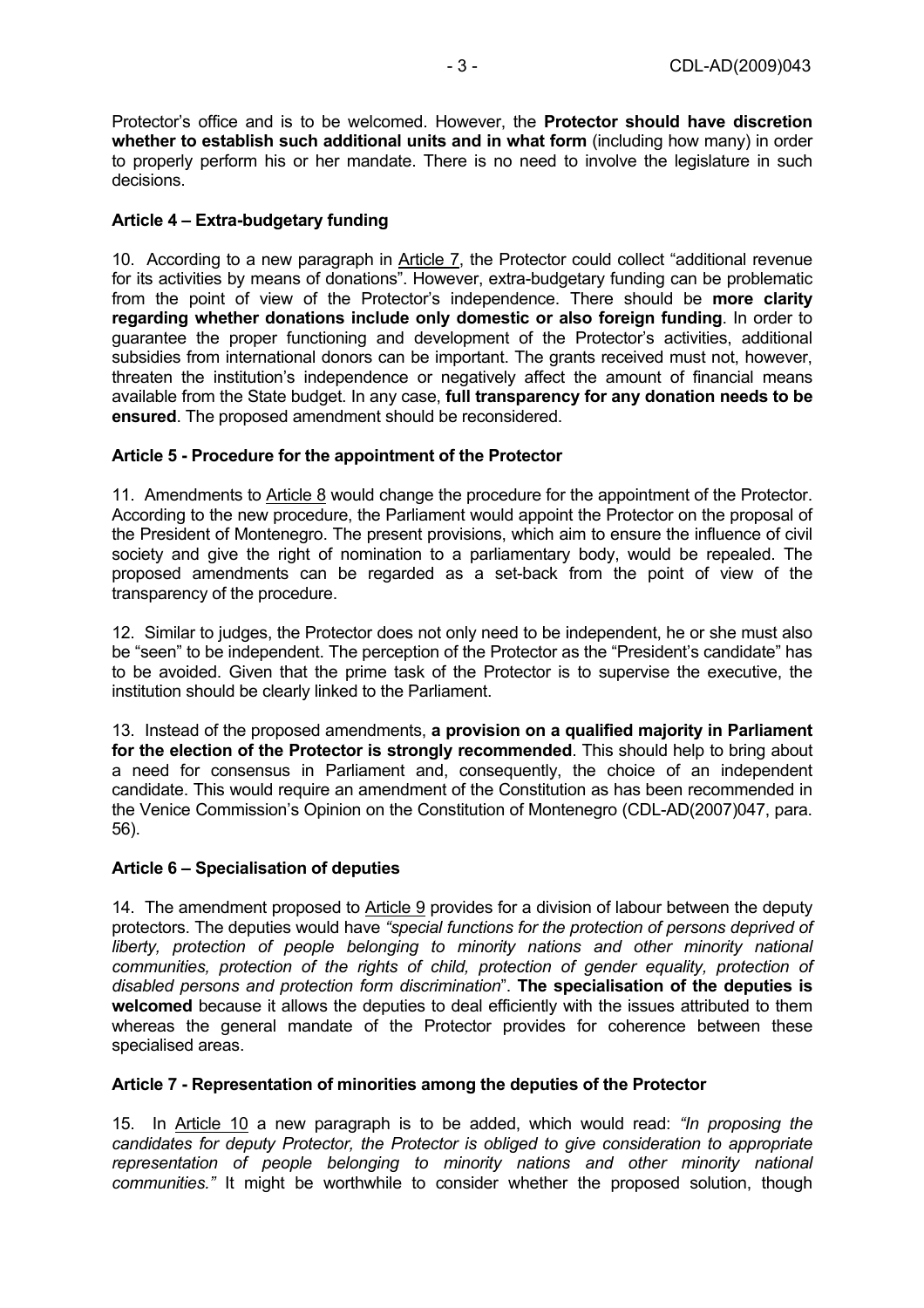generally headed in the right direction, is sufficient. Maybe it would be **better to provide stronger guarantees for the representation of minorities** among the deputies of the Protector.

### **Article 9 – Appointment of a new Protector**

16. After expiration of the Protector's term, and prior to selection of a new Protector, **the current Protector should to continue in office until the successor takes office** - as opposed to the solution proposed in the draft. This would help to avoid a situation where no Protector holds an office - as happens sometimes for up to several months - with only a deputy as an acting ombudsman filling in temporarily. This is also important due to the need for the proper transfer of Protector's duties between the old and the new office holder. The solution proposed in the draft should be used in situations where, due to objective circumstances (e.g. death, illness, etc.) the Protector is unable to perform his or her duties.

#### **Article 11 – Access to places where individuals are deprived of their liberty**

17. The Protector - and every person acting on his or her behalf - **should be guaranteed free access at any time to all places where individuals deprived of their liberty are or may be detained**, without the need for consent from any agency and without prior notification. S/he should have the right to visit and inspect such places in connection with concrete complaints or on his or her own initiative. This is one of the most important safeguards for the effective operation of this type of institutions and it must be clearly written in the law, especially also because the prevention of torture and other inhuman and degrading treatments will be one of the main tasks of the Protector.

18. The provisions on access to detained persons should be phrased both as a competence of the Protector or persons acting on his/her behalf to have unconstrained contact with detainees and as a right of the individuals detained to seek such visits without constraints.

19. Consequently, a detained person should have the opportunity to freely communicate, without any supervision, with the Protector or his/her representatives. The law should clearly state that this is not limited to conversations, but that it also covers all other means of communication, e.g. telephone or electronic communications, where applicable. A statement that "individuals deprived of their liberty shall be entitled to file their complaint in a sealed envelope" is not sufficient in this respect.

# **Article 12 – Supervision of care for placed children**

20. The new Article 28b provides that the Protector shall be entitled to "get an insight" into the care for children placed by an authority. This provision is an important guarantee for minors. However, the Law should expressly **specify how the Protector** – and his or her representative – **can get an insight** (visits, communication etc.).

# **Article 13 – Request for meetings with officials**

21. Is important for the Protector to be able to **meet without delay** with state representatives and officials enumerated in the proposed provision. However, this provision should be made wider to make clear that not only highest officials but **every state or local official** should have such an obligation.

#### **Article 14 – information of the complainant without delay**

22. The protector should not only be **obliged to inform the complainant** of the "commencement and conclusion of the procedure" but also to do so **without delay**.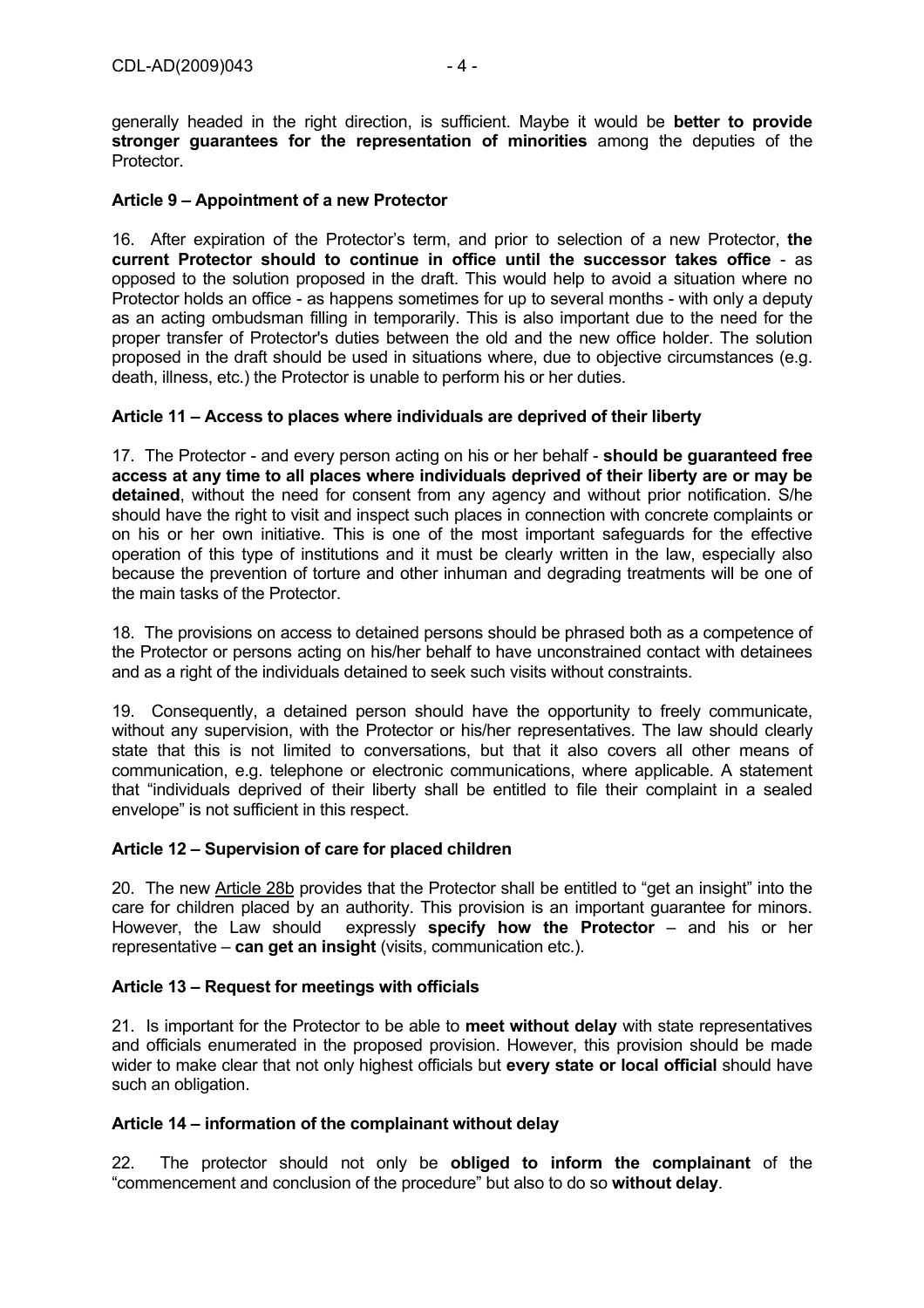# **Article 15**

There must be a translation error.

# **Re: Article 18 – Right to resume the former function**

23. The **right to resume the former function** provided for in draft Article 48a is **welcomed**  because they are important guarantees of the Protector's and his/her deputy's independence. The right to resume the former post will however be available only in case of prior work in a public post.

#### **Article 20 – Direct budgetary proposal to Parliament**

24. Considering its exceptionally sensitive nature and the significance of this provision for the independence of the institution the amendment proposed in Article 50 is **welcomed**. Issues concerning the budget of the Protector's institution should be solely in the hands of the Parliament, without any involvement of the Government.

#### **Article 21 – Budgetary procedure**

25. The proposed provisions on the **budgetary procedure** (Articles 50 and 50a) as well as the staff of the Protector (Articles 51 and 51a) aim to secure the financial and personnel means necessary for the effective functioning of the Protector's office and are therefore **welcome**. However, the title of the new Article 50a, may be misleading because it refers to the Protector's participation in parliamentary sessions in general, whereas the text of this article refers solely the Protector's participation in the budgetary session of the Parliament.

# **Article 23 – Relations between Deputy Protectors and the Secretary General**

26. The proposed provision does not indicate with sufficient clarity the sort of relations between Deputies and the Secretary General, which are inherently delicate, especially since s/he shall be, *inter alia,* the head of the team of researchers. Lack of clarity in this regard may lead to serious problems related to the division of competences within the institution.

# **Article 25 – Special status for staff**

27. Granting the **staff of the Protector a special status is commendable**. This is an additional confirmation of the exceptional nature of such an institution. It further provides for an additional guarantee of the institution's independence as well as its proper perception within society.

#### **Article 26 – Functional immunity**

28. The draft does not devote sufficient attention to immunity issues. Article 14 provides that the immunity of the Protector and his/her Deputy are the same as granted to parliamentarians.

29. This seems however inappropriate. Not only **the Protector and his/her Deputies, but also his/her staff should have immunity "from legal process in respect of words spoken or written and acts performed by them in their official capacity."** Such immunity shall continue to be accorded even after the end of the Protector's mandate or after the members of staff cease their employment with the Protector's institution. This immunity should also include baggage, correspondence and means of communication belonging to the Protector.